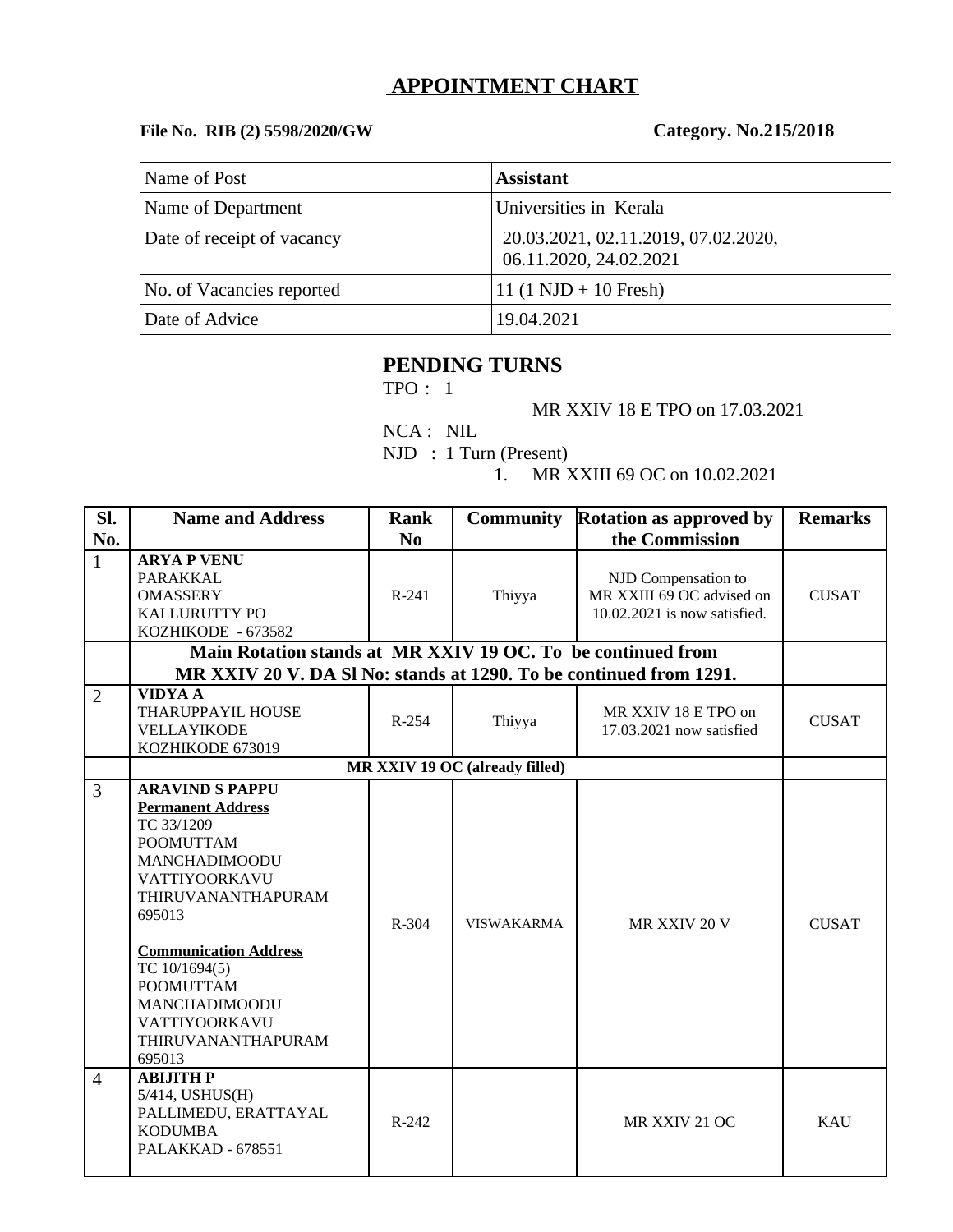| 5              | <b>JINU JU</b><br><b>VALIYAVILA VEEDU</b><br>PANAYARAKUNNU<br><b>BALARAMAPURAM</b><br>KATTACHALKUZHI<br>THIRUVANANTHAPURAM<br>695501                                                                                   | R-965               | <b>Latin Catholics</b>          | MR XXIV 22 LC | <b>KAU</b> |  |  |  |
|----------------|------------------------------------------------------------------------------------------------------------------------------------------------------------------------------------------------------------------------|---------------------|---------------------------------|---------------|------------|--|--|--|
| 6              | PRABITHA P<br><b>VETTUKADU HOUSE</b><br><b>PERUVEMBA</b><br>PERUVEMBA POST,<br>PALAKKAD 678531                                                                                                                         | $R-245$             |                                 | MR XXIV 23 OC | <b>KAU</b> |  |  |  |
| $\overline{7}$ | <b>RESHMAK</b><br>KALATHIL VEEDU<br>MOZHAPPARA<br><b>ELAVANCHERY POST</b><br>PALAKKAD 678508                                                                                                                           | $R-16$<br>$S/L$ -SC | $SC - Parayan$                  | MR XXIV 24 SC | <b>KAU</b> |  |  |  |
| 8              | <b>AKHIL K KRISHNAN</b><br><b>Permanent Address</b><br><b>ANU MANDIRAM</b><br><b>MARANADU</b><br><b>KOLLAM 691507</b><br><b>Communication Address</b><br><b>ANU MANDIRAM</b><br>PAVITHRESWARAM<br><b>KOLLAM 691507</b> | R-246               | $OBC -$<br>Veluthedathu<br>Nair | MR XXIV 25 OC | Calicut    |  |  |  |
| 9              | <b>MOHAMED SHUHAIB PT</b><br>PADIKKATHODI<br><b>KALAVU</b><br>MAKKARAPARAMBA<br>MALAPPURAM                                                                                                                             | R-460               | <b>MUSLIM</b>                   | MR XXIV 26 M  | MG         |  |  |  |
| 10             | <b>ANJUTT</b><br>THEKKUMTHOTTATHIL HOUSE<br><b>VILAYIL</b><br>VILAYIL POST,<br>MALAPPURAM 673641                                                                                                                       | $R-247$             |                                 | MR XXIV 27 OC | MG         |  |  |  |
|                | MR XXIV 28 E TPO to keep 50% Rule                                                                                                                                                                                      |                     |                                 |               |            |  |  |  |
| 11             | <b>SOORYAC</b><br>CHUNDEKKATTIL HOUSE<br>SIVANKUNNU MANNARKKAD<br>MANNARKKAD<br>PALAKKAD 678582                                                                                                                        | R-248               |                                 | MR XXIV 29 OC | MG         |  |  |  |

## **OC/BC POSITION**

|                 | $\overline{OC}$ | BC  | <b>NJD</b> | DA |              | <b>Total</b> |              |
|-----------------|-----------------|-----|------------|----|--------------|--------------|--------------|
|                 |                 |     |            | HI | $\mathbf{L}$ | LD/CP        |              |
| <b>Previous</b> | 124             | 123 | 58         |    |              |              | 217          |
| <b>Present</b>  | u.              |     |            | -  | -            | -            |              |
| <b>Total</b>    | .29             | סר  | 59         |    |              |              | ררר<br>ں ے ب |